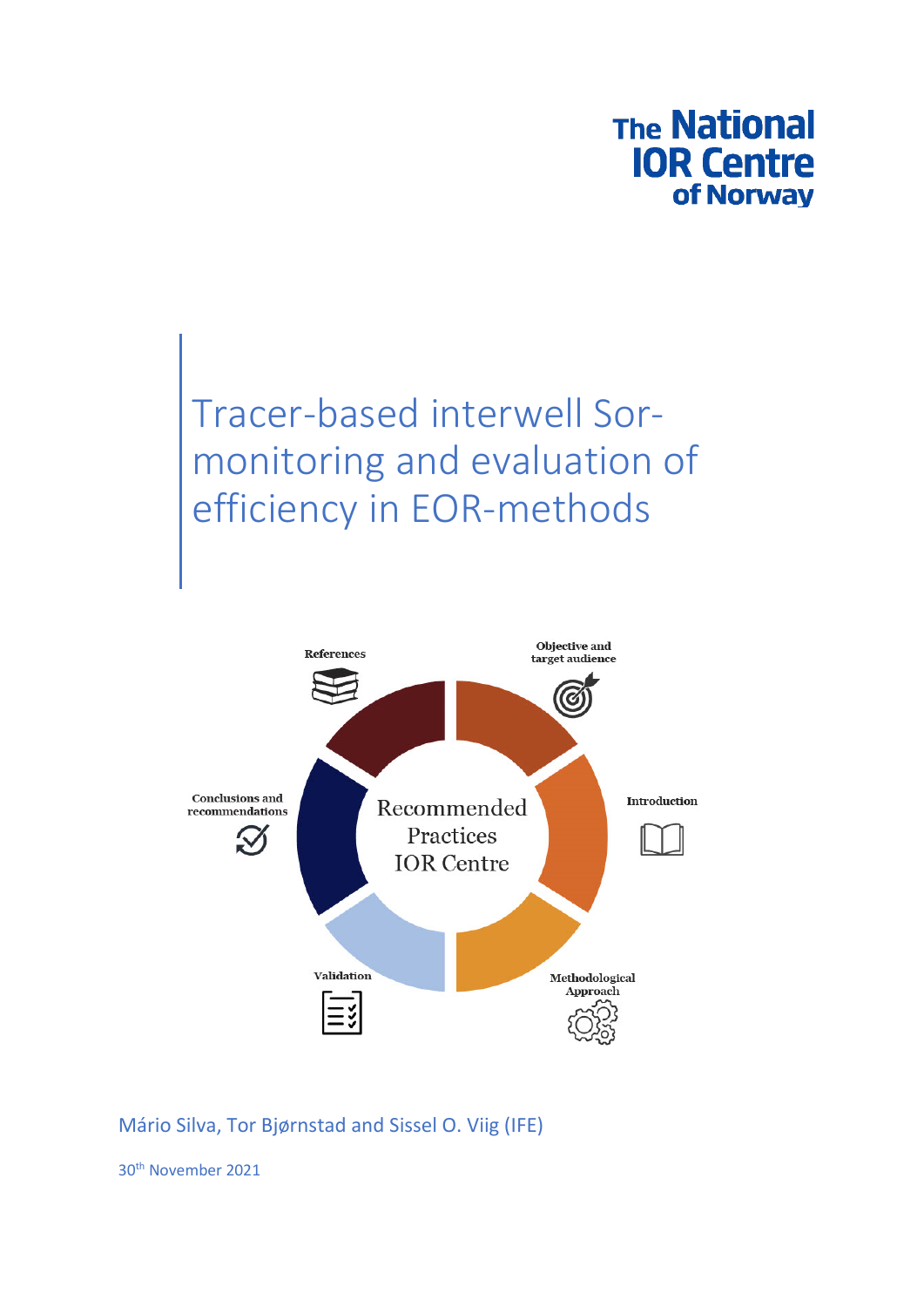## **The National IOR Centre** of Norway

## **Acknowledgement**

The authors of recommended practices acknowledge the Research Council of Norway and the industry partners, ConocoPhillips Skandinavia AS, Aker BP ASA, Vår Energi AS, Equinor Energy AS, Neptune Energy Norge AS, Lundin Energy Norway AS, Halliburton AS, Schlumberger Norge AS, and Wintershall Dea Norge AS, of The National IOR Centre of Norway for support.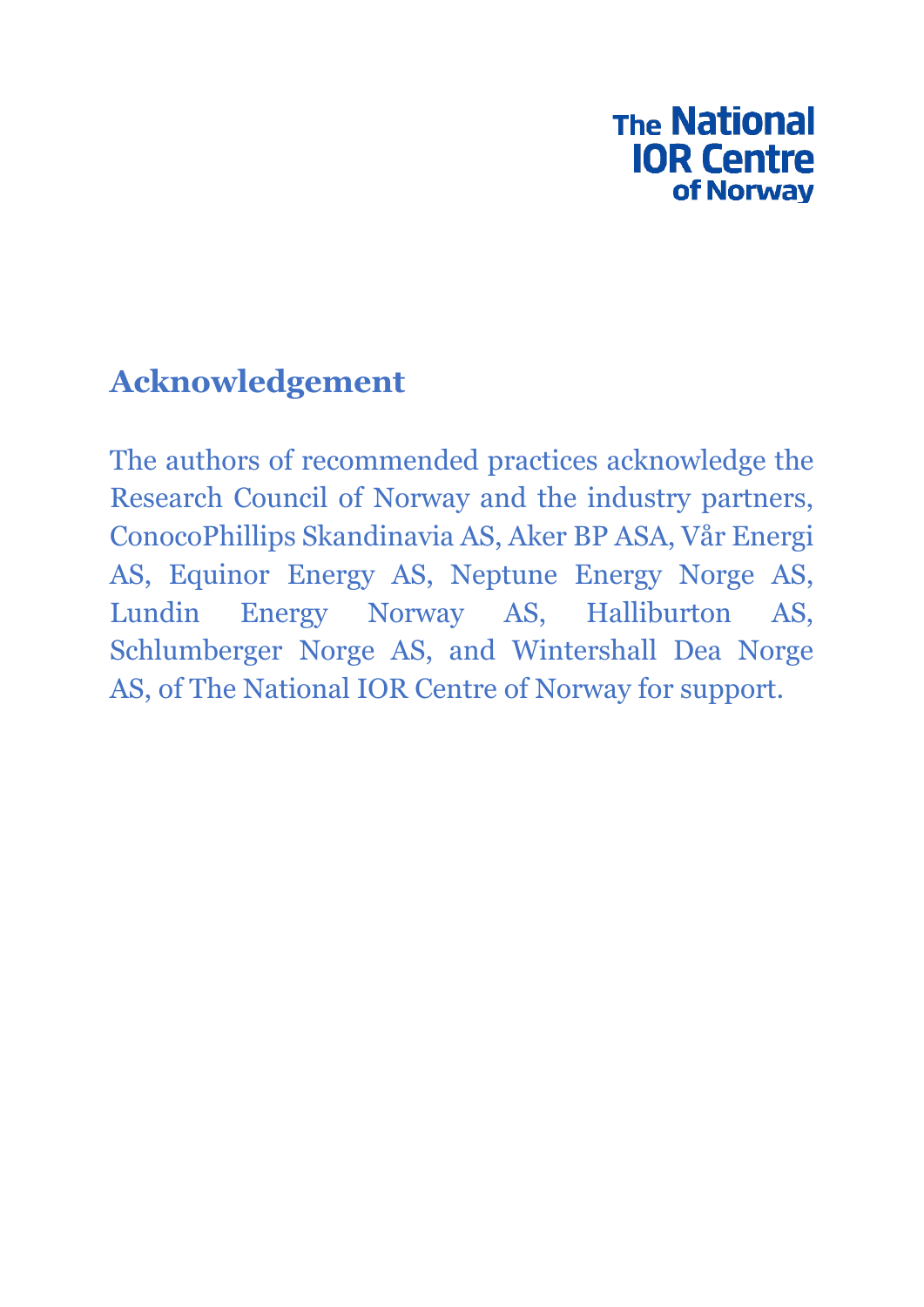

## **Contents**

| Simultaneous pulse injection of the passive (s) and partitioning tracer (s)            |
|----------------------------------------------------------------------------------------|
|                                                                                        |
|                                                                                        |
|                                                                                        |
|                                                                                        |
| Evaluation of long-time thermal stability and interactions with rock materials 4       |
| Development of analytical methods for the stable compounds in real production waters 4 |
|                                                                                        |
| Evaluation of the dynamic flooding properties of the chemically and thermally stable   |
|                                                                                        |
|                                                                                        |
|                                                                                        |
|                                                                                        |
|                                                                                        |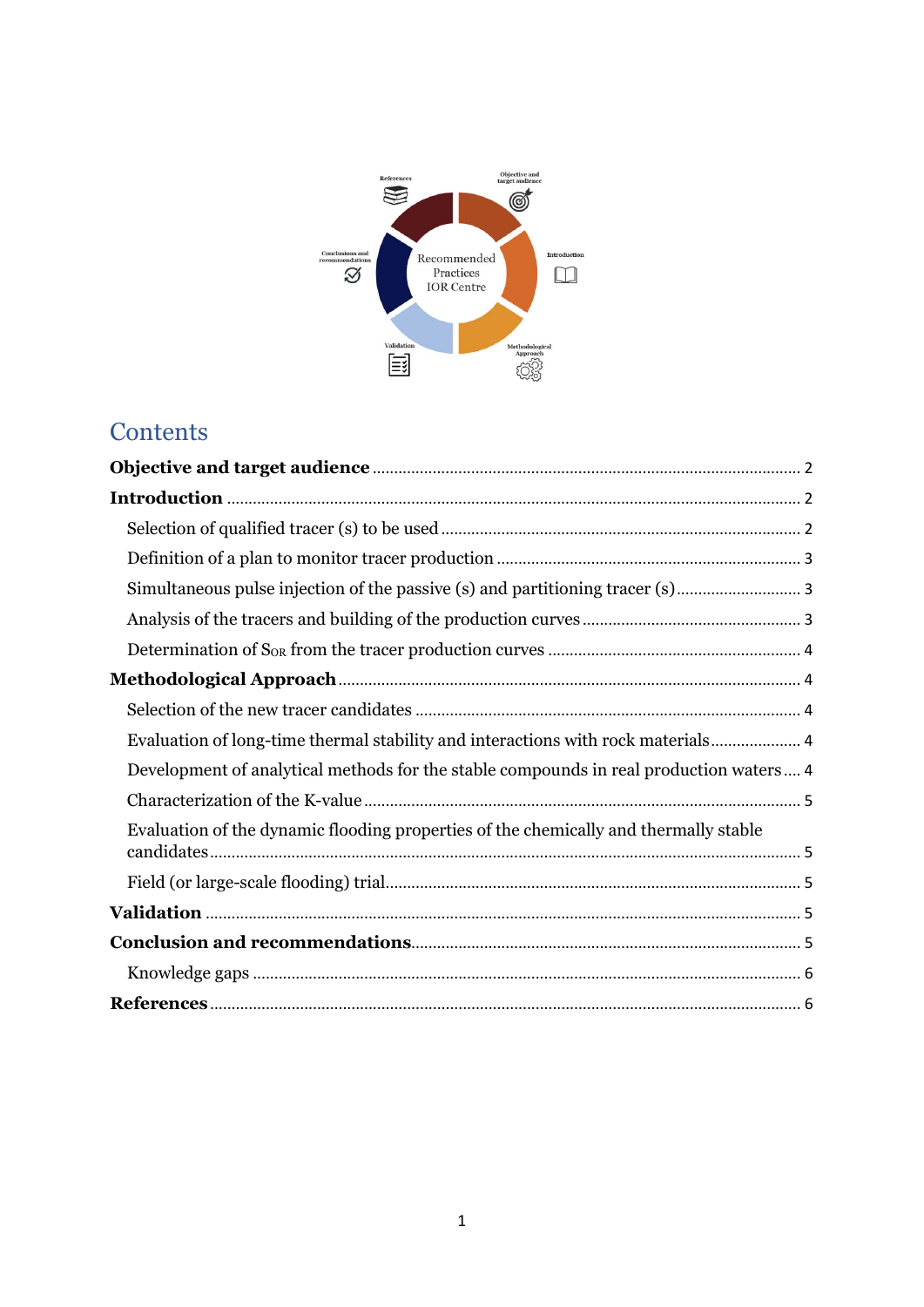## **Objective and target audience**

A partitioning inter-well tracer test (PITT) determines the residual (or even remaining) oil saturation  $(S_{OR})$  in the flooded region between well-pairs. This type of tracer test can be used to identify improved oil recovery (IOR) targets, evaluate IOR projects, evaluate enhanced oil recovery (EOR) methods, and improve reservoir description for efficient hydrocarbon production. Thus, the main objective of the work with inter-well oil/water partitioning tracers developed within the framework of the IOR Centre is to provide tools and methodologies to improve reservoir description for efficient management of resources.

The present report aims to provide insight to its users on the deployment of tracer technology in the inter- well region of water-flooded reservoirs to determine  $S_{OR}$ . In turn, this parameter can be used as basis to evaluate the efficiency of several oil-production related operations. It will explain workflows, expertise, and tools needed as well as the importance of the information obtained, and methods to obtain it.

This report is directed towards operators, primarily to reservoir engineers and reservoir managers, and service companies, particularly those already engaged on the deployment of tracer technology or those who aim to begin this activity. R&D personnel working in both operators and service companies may also benefit from the contents of the present report.

## **Introduction**

Environmental concerns combined with societal and technological issues are driving a change in the traditional way to produce hydrocarbons, particularly on the Norwegian continental shelf (NCS) where the peak oil production was reached in the early 2000s and has been declining ever since (NPD, 2021). The future production of oil & gas will rely increasingly on IOR projects and EOR methods (IEA, 2021; Muggeridge et al., 2014). The efficient deployment of such methods requires a thorough understanding of the reservoir, thus the need for reservoir characterization technologies. The PITT determines SOR in the swept volumes between injector/producer well pairs. SOR is a very important parameter for the identification of targets, design and evaluation of IOR projects. Even though the PITT was introduced in 1971 (Cooke, 1971) few tests were successfully performed to date, largely due to the time this test takes (a few months), and to the poor selection of the tracers used (Silva et al., 2018; Tang, 1992). Viig et al. (2013) presented a successful PITT performed on the Lagrave field in France using new PITT tracers specifically selected for such an application. The same tracers were again successfully used in the Bockstedt field in Germany (Hartvig et al., 2015), and on a carbonate land-based reservoir of undisclosed location (Sanni et al., 2018). Within the scope of the IOR Centre, a systematic methodology for the development of new oil/water partitioning tracers, which was also applied, was presented (Silva, 2021). The large-scale deployment of PITT can provide critical information to improve efficient and profitable recovery of hydrocarbons by complementing the understanding of the reservoir. The recommended use of the tracers developed within the scope of the IOR Centre is a "standard" PITT, which typically consists of:

#### Selection of qualified tracer (s) to be used

A correct selection of the tracers to be used can be done by combining a "laboratory screening" of the production water (to ensure that the compound is not present in advance) with the analysis of production and reservoir data (to estimate breakthrough times and the total amount of tracer (s) needed for the test) (Dugstad et al., 2013). This should be done individually for every well-pair to be studied.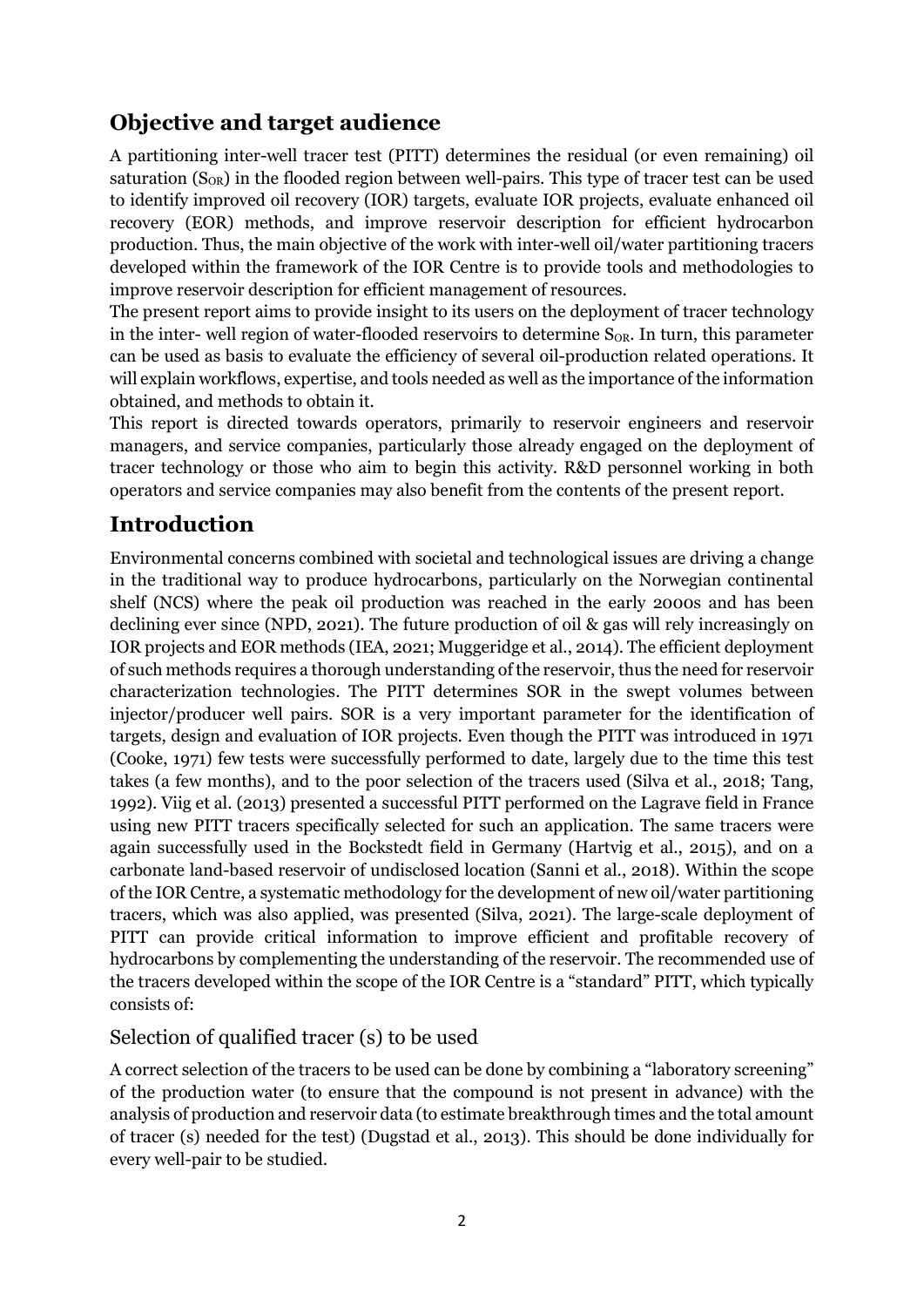## Definition of a plan to monitor tracer production

Based on the expected breakthrough times for the tracers, a plan to collect and analyze samples of produced water is defined. This plan is typically done with the same information (production and reservoir data to estimate breakthrough times and the total amount of tracer needed for the test) used on the previous point and should contemplate a sufficiently large number of samples to obtain complete production curves, while reducing as much as possible their numbers to ensure cost efficiency.

## Simultaneous pulse injection of the passive (s) and partitioning tracer (s)

A concentrated solution containing the total amount of tracers is prepared in the same aqueous matrix. This solution is then injected together with the injected water as a pulse. When the injected tracers encounter hydrocarbons, the partitioning tracer will establish an equilibrium distribution between the water-contactable oil and the mobile aqueous phase. This leads to a lag in production of the partitioning tracer relatively to a passive one (that travels exclusively with the water). This lag is dependent on (proportional to) the amount of hydrocarbons present along the travelled path. The quotient between the equilibrium concentration of the tracer in the hydrocarbon and aqueous phases is the partition coefficient (K) of the tracer. K is primarily dependent on the salinity of the aqueous phase, composition of the hydrocarbon phase and temperature of the system (Silva et al., 2021). For a given system, the value of K is constant and independent of the initial concentration of the tracer or which of the two phases it was originally present in. For a field test, the K values of the partitioning tracers to be deployed are determined upfront in the laboratory using samples of real produced oil and water from the field to be tested. The measurements of K are performed under the relevant conditions of temperature.

#### Analysis of the tracers and building of the production curves

The produced water samples are collected accordingly to the monitoring plan and the tracer concentration determined in the laboratory. Results are then plotted against time or produced volume, and the differences in time (or volume) of arrival of the tracers should be notable. Fig. 1 illustrates the general principle of the PITT and an idealized production curve.



Fig 1. Illustration of the principle of a PITT. When traveling through a hydrocarbon bearing medium, the phasepartitioning tracer (orange dots) is delayed relatively to the passive water tracer (blue dots).  $S_{OR}$  between injector/producer well pairs can be determined from the tracer production curves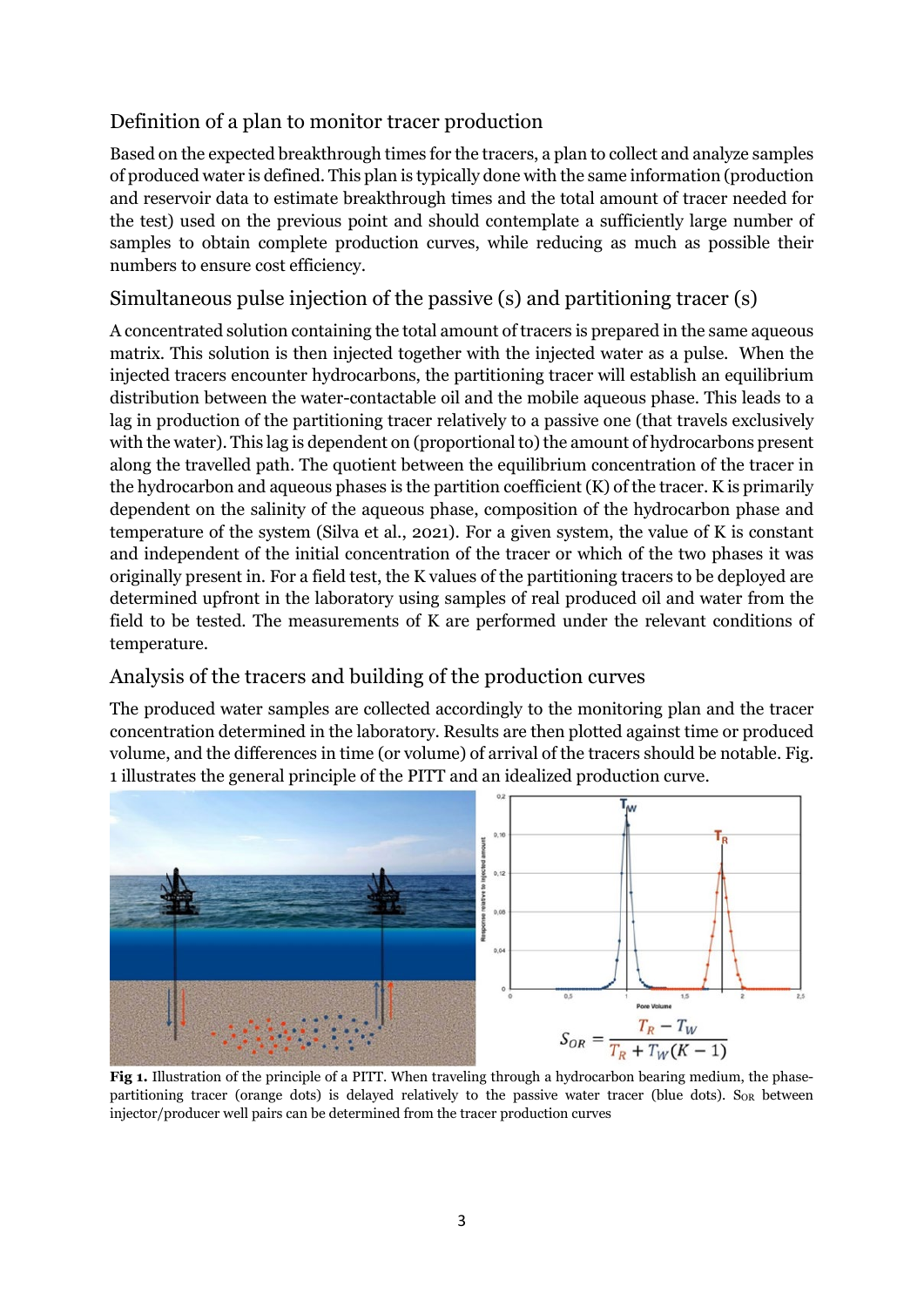The equation in Fig. 1 allows to calculate  $S_{OR}$ . In this equation,  $T_R$  is the residence time of the partitioning tracer,  $T_W$  the residence time of the water tracer and K is simply the oil/water partition coefficient of the partitioning tracer.

## Determination of S<sub>OR</sub> from the tracer production curves

Residence time distribution analysis (RTD) allows to determine the residence times for the tracers ( $T_R$  and  $T_W$ ). For this, the water production data during the whole time of the test is required. When calculating  $S_{OR}$ ,  $T_R$  and  $T_W$  typically correspond to the first moment of the tracer, however, (Tang, 1995) demonstrated that accurate values of  $S_{OR}$  can be determined from any "same tracer mass recovery landmarks". In order words, the time of arrival of the tracers corresponding to the same produced amounts relatively to the total injected ones.

In a water-flooded reservoir, a PITT should be deployed when the production water-cut ( $\ge$ 90%) suggests that the remaining hydrocarbons are effectively stagnant in relation to the injected fluids (Serres-Piole et al., 2012). Thus, the PITT can be used to evaluate the sweep efficiency, identify IOR/EOR targets, evaluate IOR projects and EOR methods, and better characterize fluid circulation.

## **Methodological Approach**

We identified two main drawbacks to field implementation of PITTs: i) the lack of a systematic approach to qualify new oil/water partitioning tracers for the inter-well region of water flooded oil reservoirs; ii) the small number of such tracers, developed specifically for this application ("designed" to ensure the maximum accuracy possible). Thus, we aimed for the development and application of a systematic methodology to qualify such compounds. All the scientific and technical details are available elsewhere (Silva, 2021), however the methodology consists of the following main steps:

## Selection of the new tracer candidates

The selection of new tracer candidates is based on the requirements of the application combined with key physico-chemical properties of the chemical compounds. Water solubility properties, octanol/water partitioning (real or estimated data is available for virtually every molecule), the existence of features that confer stability to molecules (i.e. chemical resonance), etc, are some of the key features for this step.

## Evaluation of long-time thermal stability and interactions with rock materials

Long-time static stability experiments are performed in relevant conditions of temperature and salinity, as well as in the presence of typical sedimentary rock materials. The objective is to ensure that the tracer candidates are stable and do not exhibit any significant interactions with rocks (reversible or irreversible adsorption, chemical reactions with or surfactant-like flow on the surface). A PITT can take several months of even years (depending on the interwell volume available and injection flowrates) and the tracers used most remain thermally and chemically stable under reservoir conditions and be "blind" to other reservoir components than hydrocarbons.

## Development of analytical methods for the stable compounds in real production waters

When the tracer candidates exhibit sufficient stability, it is crucial that they are analyzable in real production waters in the lowest possible concentration. This directly impacts the feasibility of the test, both in terms of cost and logistics. The same magnitude in differences of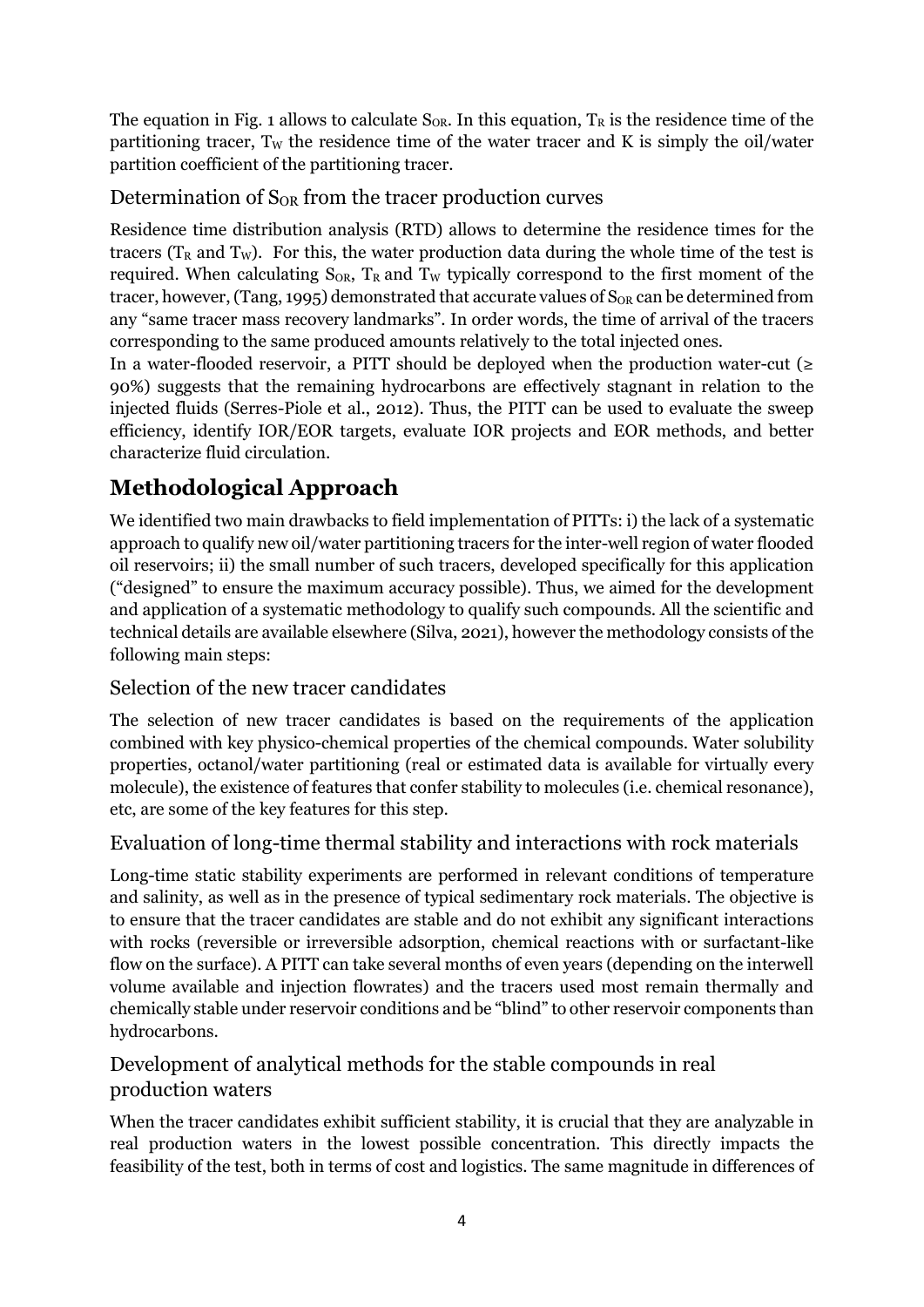limits of quantification of the tracers is directly reflected in the total amount of tracers needed for the test. For example, if the quantification limit of a tracer is reduced from 2 mg/L to 2  $\mu$ g/L, then 1.000 X less tracer will be needed to perform the same test.

## Characterization of the K-value

As mentioned before, for a given system, K is constant. However, K is primarily dependent on temperature, oil composition, and ionic strength of the aqueous phase. If any of these parameters vary significantly along the path between injector and producer, then it is important to understand also how K varies, to ensure the accuracy of the SOR values determined by the PITT.

## Evaluation of the dynamic flooding properties of the chemically and thermally stable candidates

Experiments are necessary to verify that: i) inside a porous medium, in the absence of hydrocarbons, the PITT tracer candidates flow together with the water and no significant deviations are observed; ii) that the tracers yield accurate  $S_{OR}$  results in a lab-scale PITT performed in a controlled setting (vs reference partitioning tracers in a bench-top experiment).

## Field (or large-scale flooding) trial

The complete qualification of new tracers is only concluded at this step. The compounds developed by the work within the IOR Centre, where only tested on the laboratory scale.

## **Validation**

The PITT does not require any validation per se. It is a well-known and developed test, used also in environmental sciences (Jin et al., 1995), introduced to the oil industry in 1971 (Cooke, 1971) and further expanded and improved several times, i.e. (Deans, 1978; Shook et al., 2009; Tang, 1992; Tang, 1995). Nevertheless, the quality of the PITT starts with the quality of the tracers it is based upon. Thus, any new inter-well tracer (both passive and phase-partitioning) should be properly qualified and validated before use. The final validation of the new tracer (s) must be done in large scale flooding experiment, preferably on a natural sedimentary basin, against "reference" tracers. These are tracers that have been proven on the field and are now routinely used when tests are deployed. As an example of such oil/water partitioning tracers, the ones introduced by Viig et al. (2013) are available. Thus, new PITT tracers can be developed, qualified, and validated on the laboratory scale as described by (Silva, 2021). This will minimize the risk of unsuccessful and costly field trials. The new PITT tracers can then be used on a field trial together with the "reference" ones and the relative results produced by each of them used as basis for their validation. In principle, this requires the participation of at least one operator and one service company, that would also co-finance the project.

## **Conclusion and recommendations**

The paradigm of oil production on the NCS has changed. There are clear political signs about severe limitations to the prospection and development of new resources, as well as the pressing need to reach carbon neutral production of hydrocarbons from existing fields. At the same time, the production of hydrocarbons is still needed to satisfy global demand (IEA, 2021) and the oil recovery rate on the NCS by the end of production is in average around 50% (NPD, 2021). Additionally, many oilfields on the NCS are mature or rapidly reaching maturity and significant reserves are still underground. The profitable, efficient, and carbon neutral production of the oil remaining on the NCS will depend to a very large extent on the use of new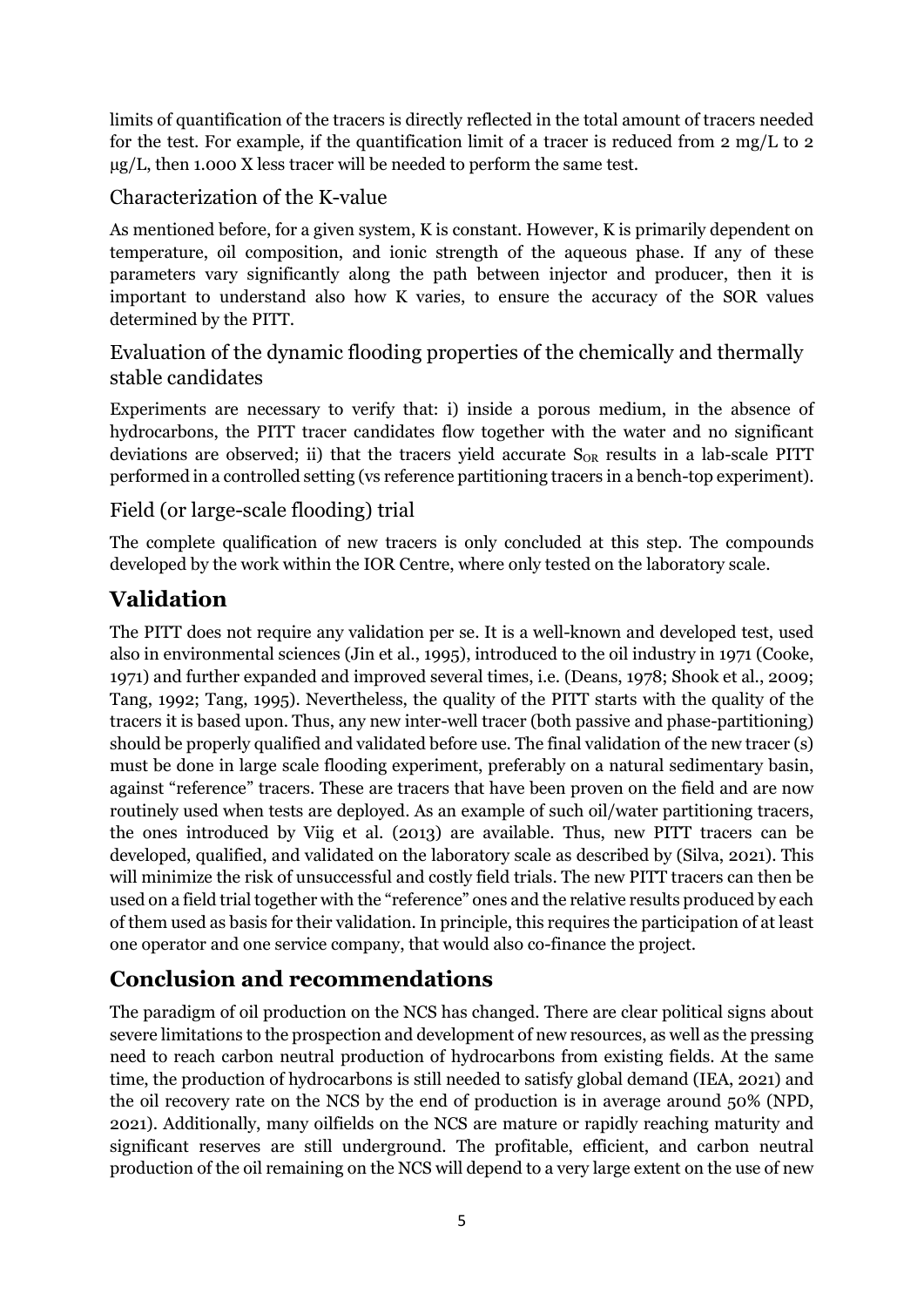methods and techniques of production. These will translate on an increasing number of IOR projects and EOR methods. The design of such projects requires the best possible description of the reservoir. Knowing how much oil is left in the swept volumes between injectors and producers is a key parameter to understand the reservoir. PITTs can contribute to provide this information. Thus, the deployment of more PITTs will contribute to ensure the efficient deployment of IOR projects, thus helping to ensure profitability and sustainability of oil production on the NCS.

#### Knowledge gaps

The PITT was introduced to the oil industry in 1971 and plenty of work to improve the deployment and interpretation of this test was done over the years as well as the establishment of systematic method to obtain new oil/water partitioning tracers. However, very little work has been done focusing on the fundamentals of the PITT. The PITT relies on two fundamental assumptions: i) when a hydrocarbon and an aqueous phase become in contact, the equilibrium distribution of the partitioning tracer between both happens instantaneously. This translates into local equilibria conditions along the whole swept volume of the interwell region. This is verified in small-scale laboratory experiments with very homogeneous porous matrices, however it is unclear that it can be safely extrapolated for the field scale; ii) the ratio volume of oil contactable by water/area of oil contactable by water is not considered in the PITT. Further studies are needed to understand border conditions where the two basic assumptions behind the PITT breakdown.

#### **References**

Cooke, C.E.J., 1971. "Method of determining fluid saturations in reservoirs" (US Patent 3,590,923). Esso Production Research Company, USA.

Deans, H.A., 1978. Using Chemical Tracers To Measure Fractional Flow And Saturation In-Situ, SPE Symposium on Improved Methods of Oil Recovery. Society of Petroleum Engineers, Tulsa, Oklahoma, pp. 10.

Dugstad, O., Viig, S., Krognes, B., Kleven, R. and Huseby, O., 2013. Tracer monitoring of enhanced oil recovery projects. In: A. Haugan (Editor), Tracer 6 - the 6th International Conference on Tracers and Tracing Methods. EPJ Web of Conferences. E D P Sciences, Cedex A.

Hartvig, S.K. et al., 2015. Use of a New Class of Partitioning Tracers to Assess EOR and IOR Potential in the Bockstedt Field.

IEA, 2021. Global Energy Review 2021, IEA, Paris.

Jin, M. et al., 1995. Partitioning Tracer Test for Detection, Estimation, and Remediation Performance Assessment of Subsurface Nonaqueous Phase Liquids. Water Resources Research, 31(5): 1201-1211.

Muggeridge, A. et al., 2014. Recovery rates, enhanced oil recovery and technological limits. Philosophical transactions. Series A, Mathematical, physical, and engineering sciences, 372(2006): 20120320.

NPD, 2021. "Facts about oil production". https://www.npd.no/en/facts/production/, accessed on 19.09.2021.